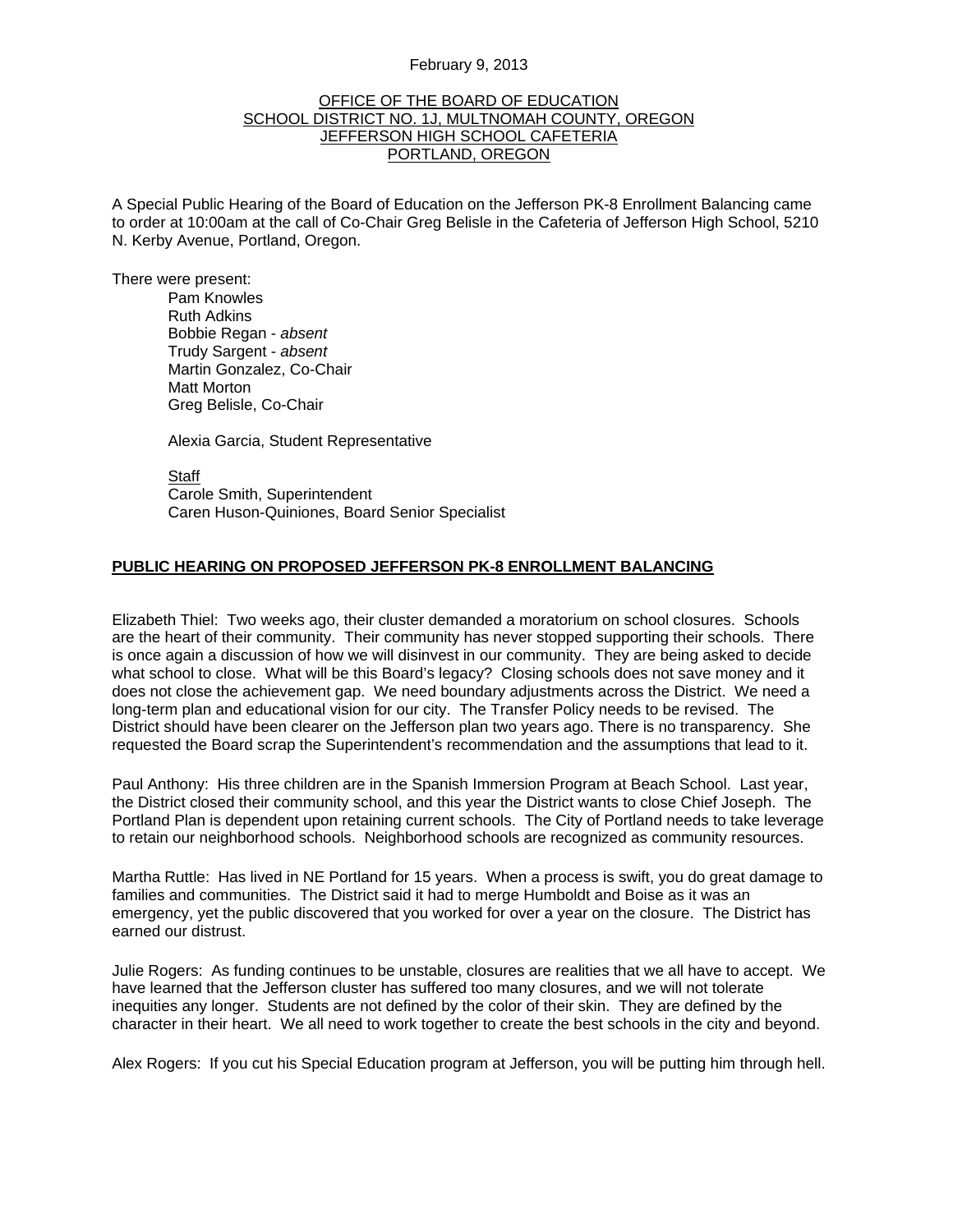Felix Cohen: In the second grade at Chief Joseph. He wants to keep his school open. It has good teachers and great after-school programs. He feels trapped in the merger that is proposed. He asked the Board to not destroy Chief Joseph.

Melissa Frantz: She is a Chief Joseph parent. They have been given a lot of reasons this week to make this feel like a foregone decision. She asked staff to be accountable for the decisions they are making and asking the Board to accept. Do not close the school building. Another closed building in their neighborhood was unacceptable. The Community wants a three year minimum guarantee for the school with a task force working on solutions. Invest in the Community by allowing them to grow. This proposal contains a tailor made transfer policy. Respect the community and allow us to participate in a real way, and ensure that our teachers have a real voice.

Sarah Cloud: There needs to be a true community involvement process. They did not have that this year. The process should include everything from school configuration to programming. They want a long-term plan. Keep all school buildings open. Closing one school in the Jefferson cluster only makes all others weaker. Rebalance the entire District. Stop the cluster-by-cluster nonsense as it is not working. Implement a new transfer policy.

Julie David: Parent of a King student. There have been a lot of changes at King. She is leery about the proposal. Federal government funding has been paying for King. Locating ACCESS in the King building is not an acceptable solution. Both programs will want to grow. Placing both programs in one location will fill the building to full capacity. That creates an antagonistic situation. You cannot separate numbers from programming.

Trace Salmon: Co-locating ACCESS into the King school has to be an integrated program for it to work. King needs to grow. It should have been growing over the last six years. If King is to grow we cannot be in the same building with ACCESS and competing all the time. ACCESS seems to be a last resort for parents of TAG students to get placed. Parents are disappointed with TAG services across the District,

Angel Rodriguez: A Woodlawn parent who has a child with special needs. Believes in inclusion and working together to build communities of acceptance. We need schools that care about Special Education students. We need equity and past practices need to be changed. We need truth. Be our children's heroes.

Andy Roe: Parent of an Ockley Green student. Ockley Green wants PPS to look at the big picture and not make piecemeal decisions. They had been told that their Special Education classroom would be saved; but since have been told that it would not. Every time they come to District meetings, they wonder if the decisions are best for their children. They ask themselves if they should enroll their children elsewhere. They want a strong school with opportunity and support for the students.

Stephanie Hunter: Thanked the Board for building stability of Special Education in the Jefferson cluster. Their community is being destroyed. They lost their art teacher at the art magnet and leadership was not good. They thought hard work would be enough. Kindergartners were being suspended. Why would an under enrolled school want to get rid of kids? Why has Ockley Green been chosen to die? They want their community to stay together and they want their dignity. Ockley Green is not the bad school in the Jefferson cluster.

Michelle Moses: A Chief Joseph parent. She had hoped that she would be listened to. She wants to trust the District's intent. Turning Ockley Green into a junior middle college actually makes sense. She started to envision Jefferson being a high school that people would want to transfer into. Their west side counterparts have never had disruption at their schools. The District has not given the community the details in order for them to trust their proposal. You say you have not made a decision yet, but she does not know if that is true or not. Joe Galati should be in charge of the dual campus.

Sarah Roy: Chief Joseph parent. The recommendation is for Chief Joseph and Ockley Green to merge into a K-8 and operate as a dual campus. What measureable goals do you plan on accomplishing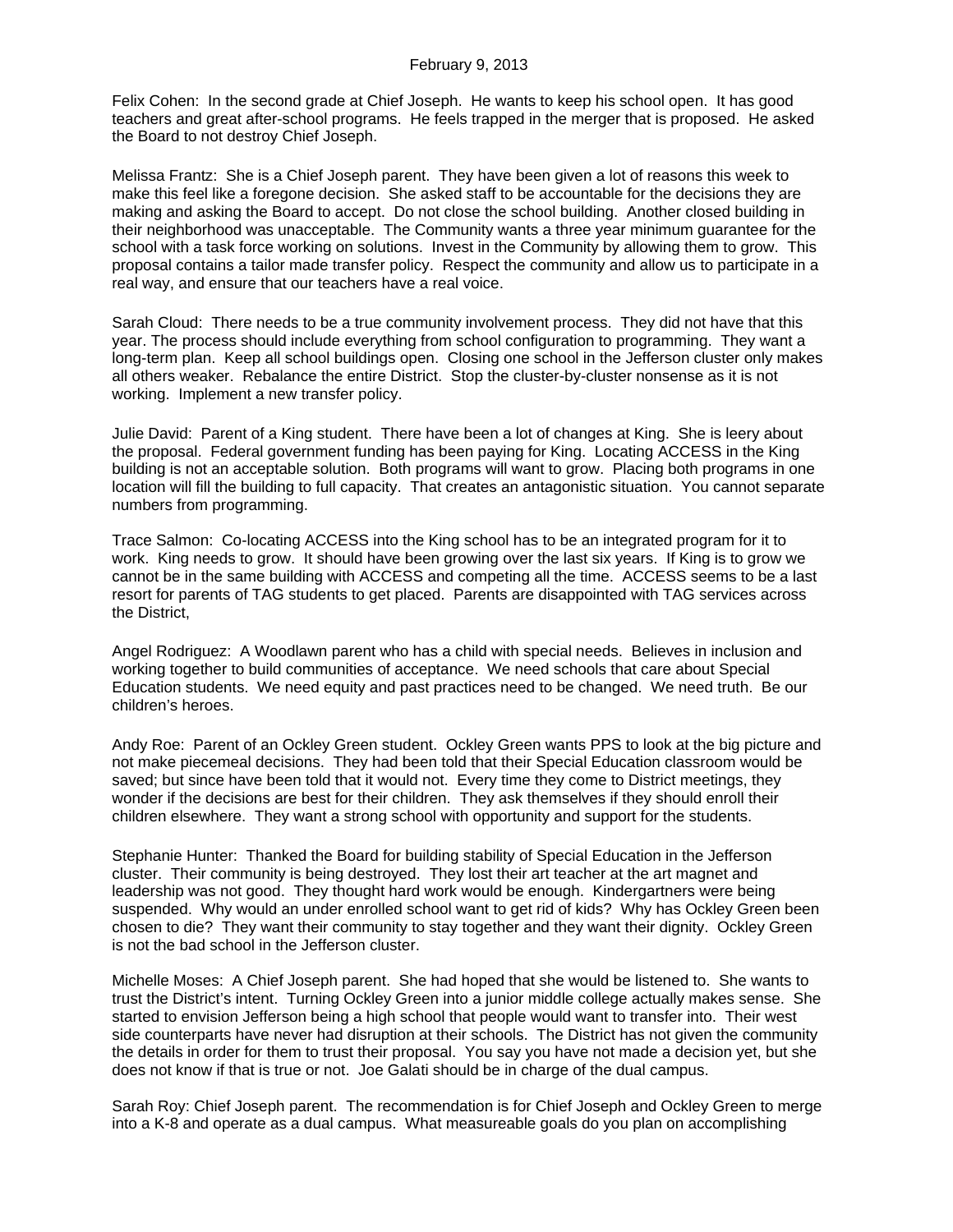during this transition time? What specific indicators are you using to define the end of the transition? How do you intend to gather community and teacher input on leadership of the school and how will the final decision be made. Do you intend to, and do you have the funding, to get the facility up and running to its full potential? The Chief Joseph community came out strongly in favor of a middle school option for the cluster. If you intend to move forward with a K-8, you need to convince the community that resources will make it strong in order to be successful.

Lilliana Chirzzill: Supports the proposal to merge the two schools and to make them integrate. The District has watched Ockley Green struggle, and it's time to make it work. Her child has a right to education. The District has not been funding Ockley Green. She is glad the proposal came out.

Alex Montfort: Has been living and breathing this too long and is worn out. The abuses have been going on in the Jefferson cluster for too long, The Transfer Policy encourages white flight and it needs to stop; you need a mixed racial school. That is how a school thrives. If you stop the transfer policy, they will come and they will invest. It will do great deeds to our little world to end the prejudices that exist. Boundaries that exist make no sense and are unbalanced.

Nancy Smith, Woodlawn parent. She is thrilled with the Superintendent's proposal. For the first time, she feels like the District has listened. She is glad that there are no recommended closures at this time, and glad that the Board will be looking at the transfer policy. Your equity policy is phenomenal and, for that reason, something needs to be done about the transfer policy.

Steven Smith: He has a Special Education child, and Woodlawn really took an interest in him. They have a multi-disciplinary team and care about his son's well-being. There is Jefferson pride in the neighborhood.

Katy Asher: The demographics of the neighborhood are changing. They need a viable, livable, equitable solution. They urge that Chief Joseph and Ockley Green campus remain open at least for the next three years as the transfer policy and boundaries are reviewed. Please put a stop to school closures.

Moira Koskey: Ockley Green parent. They have been part of the magnet program since kindergarten. She has two requests: the Ockley Green community is a tight knit group and they cannot lose those kids. You cannot take away their bus service. Special Education children will be scattered. They want to stay together and are adaptive. They need to make sure they are not pawns and scattered to the wind. Please help them stay together. If the proposal is approved, she would like to see a plan where the District allow the community to facilitate the merge of communities. She invited Chief Joseph families to visit Ockley Green.

Donita Jordan: She is the parent of three King students. Her concern is the transfer policy. King school represents pride; it gives kids pride in who they are and where they are from, and it gives them self-respect, Bringing ACCESS into the facility, but not integrating the students, would be a horrible thing to do.

Rafaella Hernandez: King School is a family. Closure or rearranging the school is not the thing to do. It will create over population. We need to work to strengthen education and not kill it. Take the King community into account; ACCESS needs its own building.

Susan Armitage: She has seen first-hand what happens to a community when a school closes. Young families did not want to live in the area any more. School closure change the population of the neighborhood. If Chief Joseph is destabilized, then the District will in fact destabilize the entire neighborhood.

Tim Ganey, Agrees with the District's decision to re-evaluate the transfer policy to strengthen our neighborhoods. The District needs to interview those families who have chosen to transfer their kids out of Jefferson. 49% of students decide to transfer out of the cluster - why?